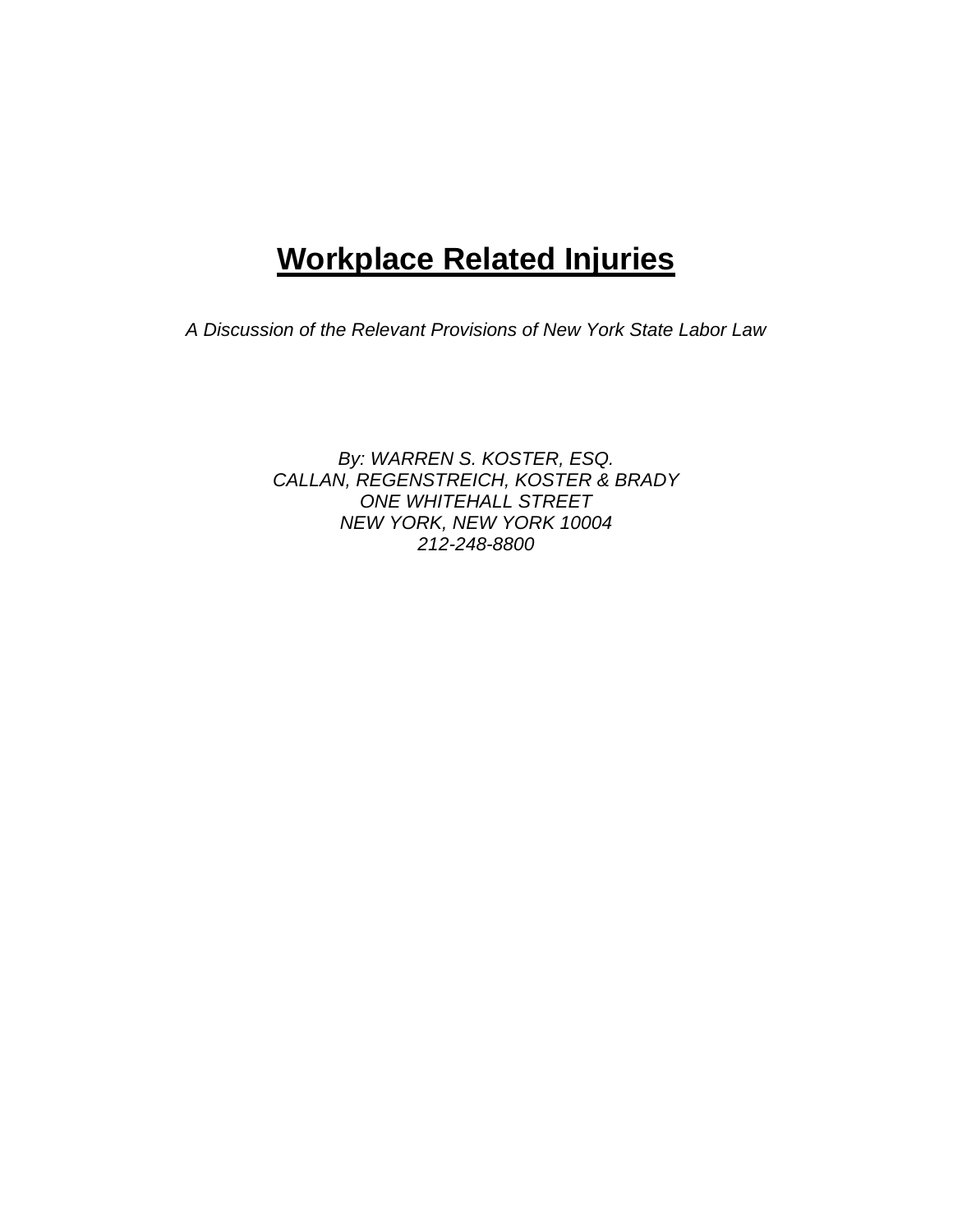An increasing amount of litigation today concerns workplace related injuries. These claims sound in negligence, violations of the Labor Law and, on occasion, concern issues of products liability. This memorandum is concerned with causes of action brought by plaintiff employees for injuries sustained during the course of their employment. The vast majority of these cases are concerned with theories of negligence and violations of the safe place to work provisions of the Labor Law. In addition to understanding these issues, it is important that the practitioner in this area also understand the issues of insurance coverage as it relates to workplace injuries.

## **Labor Law**

 The primary provisions of the Labor Law in workplace-related injuries are Sections 200, 240 and 241. The following is a brief synopsis of the relevant portions of the statute that affect workplace litigation.

# **SECTION 200 - "General Duty to protect the health and safety of employees; enforcement"**

 Subsection 1 provides that all places shall be so constructed, equipped, arranged, operated and conducted as to provide reasonable and adequate protection to the lives, health and safety of employees or persons lawfully frequenting such places. All machinery, equipment and devices in such places shall be so placed, operated, guarded and lighted as to provide reasonable and adequate protection to such persons.

 Section 200 is a codification of the common law duty of an employer to provide a safe place to work for all employed. An owner of property will be liable under Section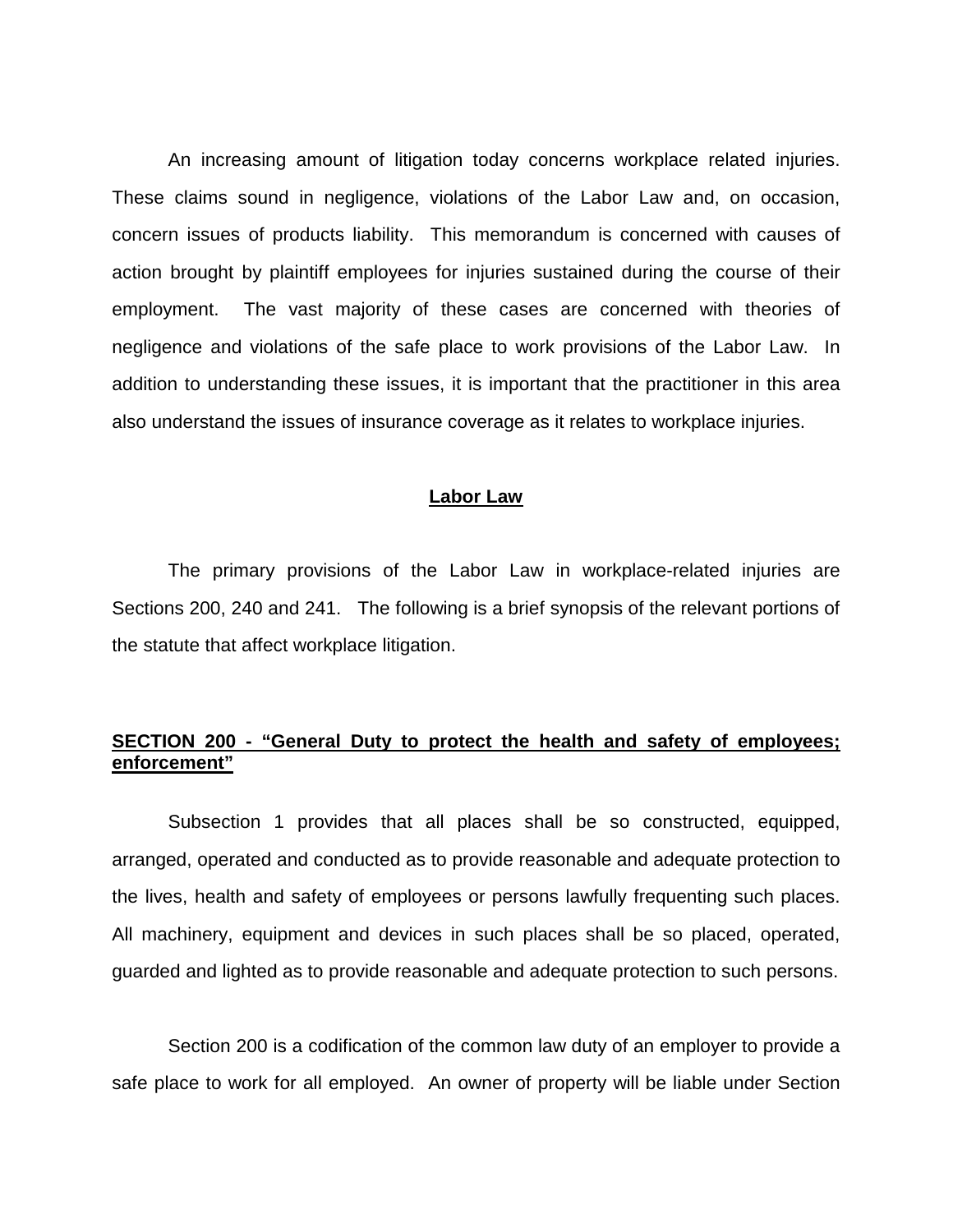200 only if there is a dangerous condition and the owner exercised supervision and control or had actual or constructive notice of the condition.

 By contract, the owner normally requires the general contractor to be responsible for safety on the job site. In order for a subcontractor to be liable for injuries sustained pursuant to this section, it must be shown that the subcontractor had the authority to supervise and control the activities of the injured party on the job site or the place where the accident occurred.

 Section 200 applies to all work sites. It is not limited to construction or building sites. It is important to remember that the plaintiff's culpable conduct is a factor to be considered in Section 200 cases and is an affirmative defense to the claim of the injured employee.

## **Section 240(1) - "Scaffolding and other devices for use of employees"**

 All contractors and owners, except owners of one and two family dwellings who contract for but do not direct or control the work, in erection , demolition, repairing, altering, painting, cleaning or pointing of a building shall furnish or erect for such work the following: scaffolding, hoists, stays, ladders, slings, hangers, blocks, pulleys, braces, irons, ropes and other devices which shall be so constructed, placed and operated, as to give proper protection to the employee.

 Section 240(1) is known as the "scaffold law". The owner/general contractor has an absolute duty to furnish or erect safety equipment for the protection of the employee. This is a self-executing statute in that it lists the safety devices that must be provided to an employee at a construction site.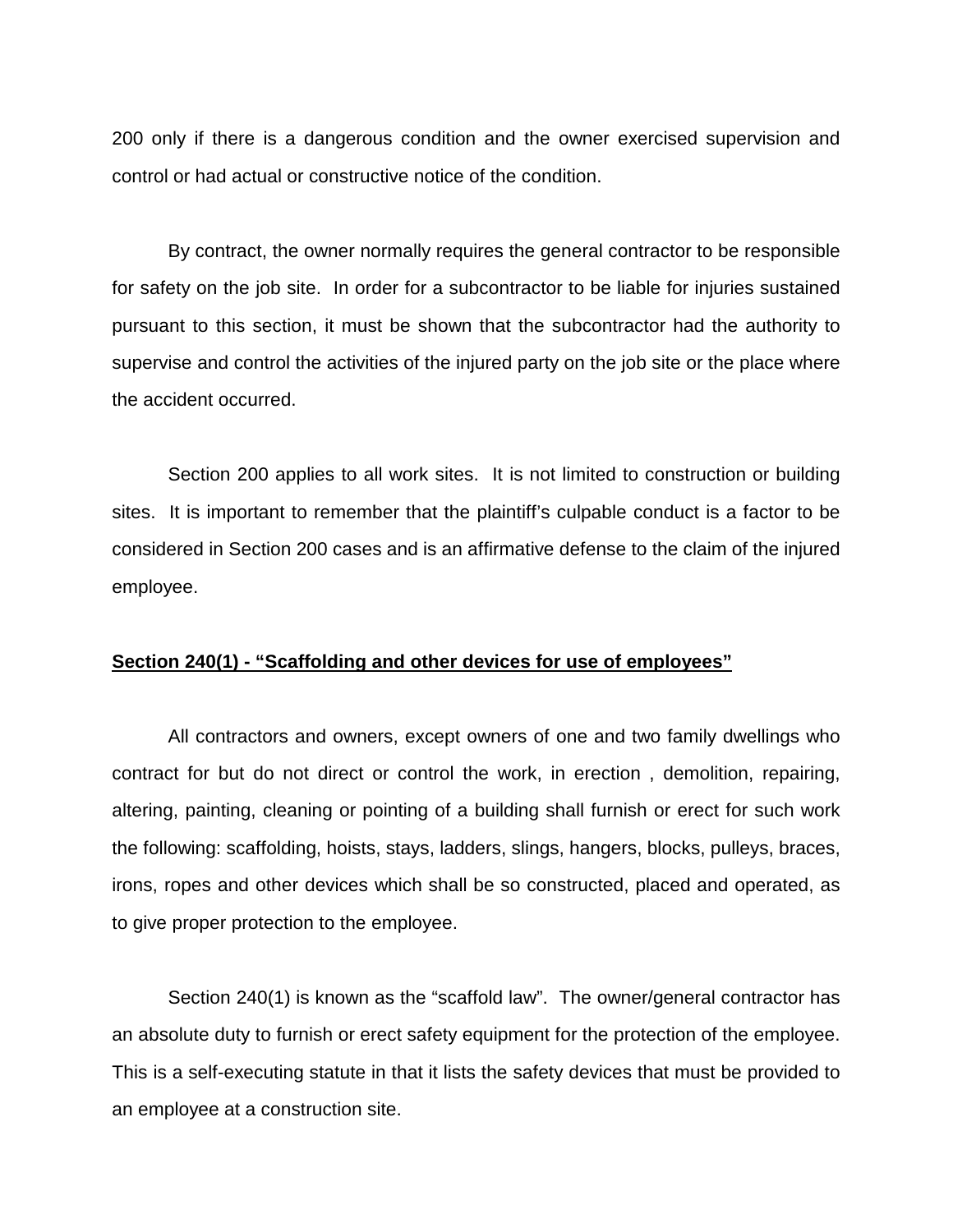The culpable conduct of the employee is not a defense to a violation of this statute. There is no notice requirement that an employee must demonstrate in order to be entitled to recovery. There is a one/two family residence exception to the imposition of liability under this provision. If an owner of a one/two family residence contracts for, but does not supervise or control the activities of a worker, he will not be liable under Section 240(1).

This provision applies only to construction work at building sites.

## **SECTION 241 - Construction, Excavation and Demolition**

 The most important subsection of this paragraph is subsection number 6. It provides, in substance, that all areas in which construction, excavation or demolition work is being performed shall be so constructed, shored, equipped, guarded, arranged, operated and conducted as to provide protection and safety to persons employed or persons who lawfully frequent such places. It empowers the Commissioner of the Department of Labor to make such rules and regulations that will carry into effect the provisions of this section. It applies to owners and contractors except owners of one/two family dwellings who contract for but who do not direct or control the work.

 This section applies to construction sites but is not limited to building sites. It is not a self-executing statute, but requires regulations be promulgated by the Commission of the Department of Labor. These regulations are contained in Rule 23 of New York's Code of Rules and Regulations. A violation of one of these regulations is a predicate for finding liability under this provision. The owner and general contractor have a nondelegable duty under this statute. No notice is required for the plaintiff in order to prove liability under this section. This section imposes absolute liability upon the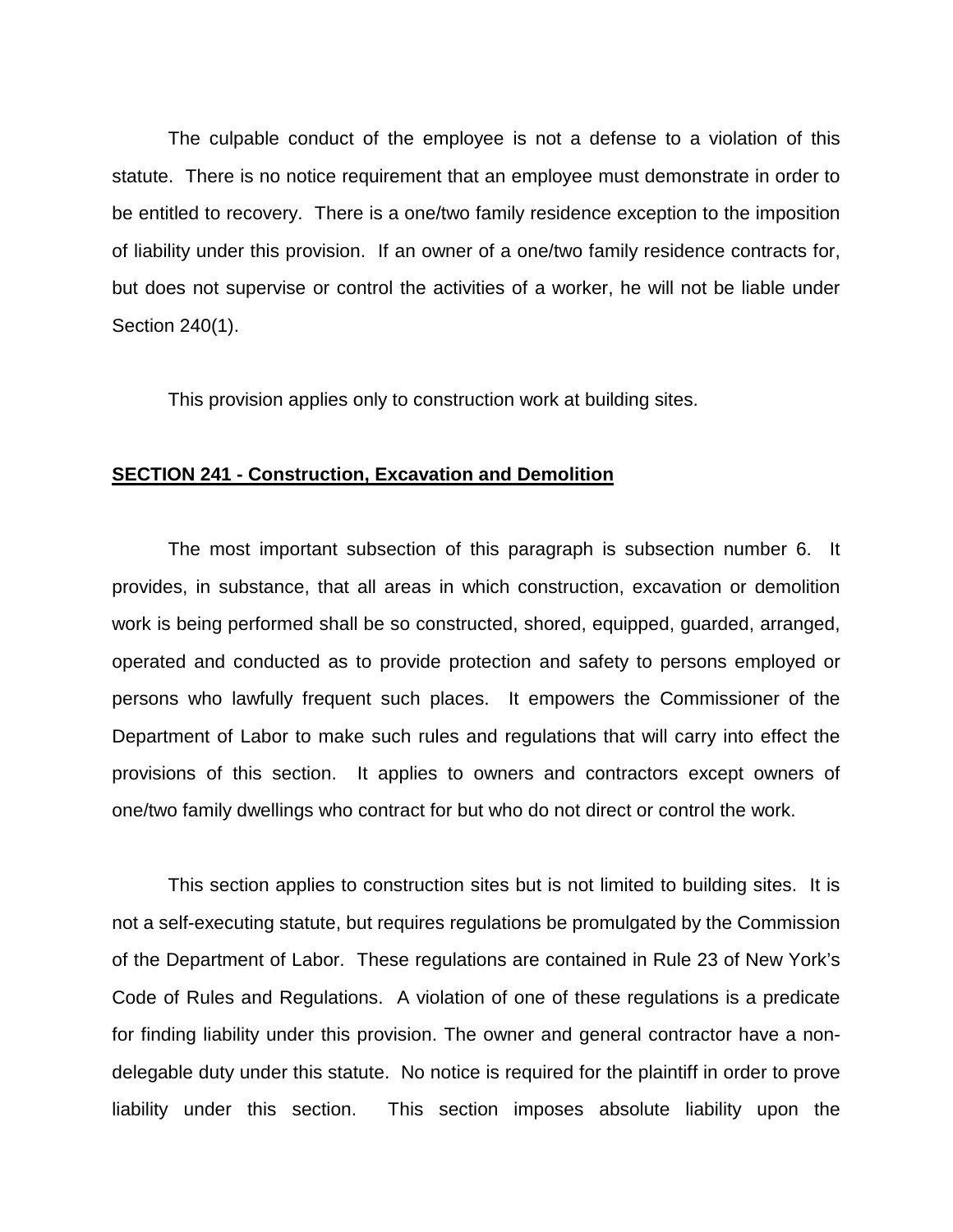owner/general contractor, but also takes into consideration the culpable conduct of the employee.

#### **SUMMARY OF LABOR LAW PROVISIONS**

 Section 200 - This section is a general statement of the common law duty to provide a safe place to work. Unlike sections 240 and 241, it must be shown that the owner or general contractor supervised the work and had actual or constructive notice of the hazardous condition. Culpable conduct of the employee is a defense.

 Section 240(1) - Absolute duty to furnish or erect scaffolding, hoists, stays, ladders, slings, etc., to give proper protection. Culpable conduct is not a defense. This is a self-executing statute.

 Section 241(6) - Similar to Section 200 in that it reiterates the common-law duty to provide a safe place to work. Unlike sections 240 and 241(1-5), it is not a selfexecuting statue. It does not contain its own specific safety measures. Culpable conduct is a defense. It provides that the Commissioner of the Department of Labor may make rules to carry into effect provisions of the section. The owner and general contractor are subject to the same non-delegable duty pursuant to Section 240(1). The defendant should always argue that in any action predicated upon 241(6), an implementing regulation of the Commissioner of the Department of Labor must be alleged in order to effect to Section 241(6). Further, under Section 241(6), the vicarious liability of an owner or general contractor or other entity is dependent on establishing negligence on the part of a contractor or subcontractor.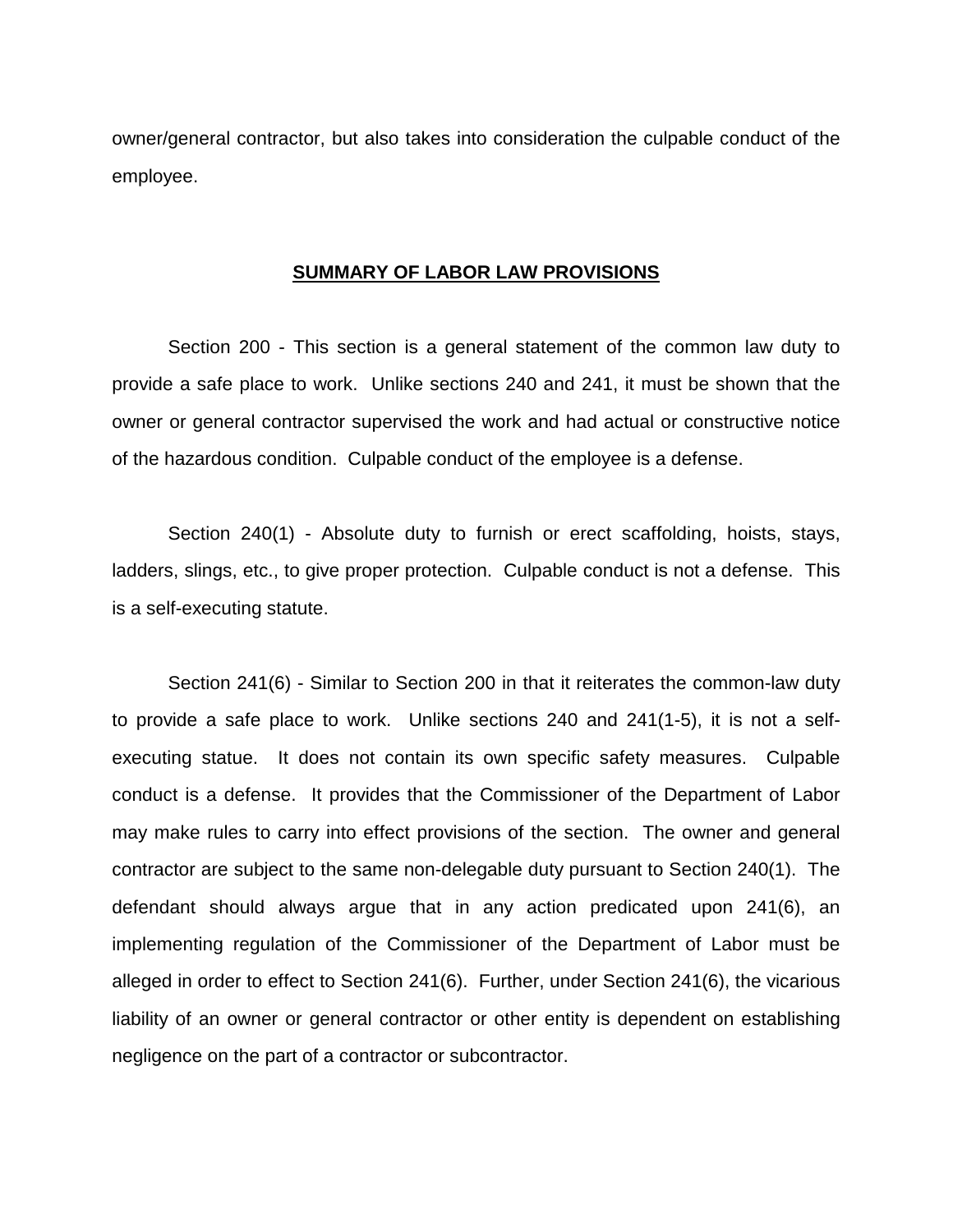## **KEY ISSUES IN SAFE PLACE TO WORK CASES**

The following issues must be taken into consideration and examined in every case involving a claim that an owner, general contractor or subcontractor has filed to provide the injured employee with a safe place to work.

## **1. Recalcitrant workers.**

 Traditionally, owners and general contractors have been defeated in 240(1) cases where they maintain that safety devices were generally available on the work site to employees but that the employees choose not to use them. In order for a defendant to defeat the imposition of liability under Section 240(1), the defendant must demonstrate that a plaintiff affirmatively refused to use provided safety devises (see the Court of Appeals decision in *Smith v. Hooker Chemical and Plastics Corp., 70 N.Y.2d 994 (1988))*.

 It is very difficult to defeat a labor law claim with the "recalcitrant worker" defense as evidenced by the decision of the Court of Appeals in *Stolt v. General Foods Corp., 81 N.Y.2d 918, 597 N.Y.S.2d 650 (1993)*. Plaintiff was injured when he fell from a ladder at defendant's construction site. The ladder was owned by a third-party defendant contractor and had broken the previous week. The plaintiff had been instructed not to use the ladder unless there was someone present to secure the ladder. The Court of Appeals granted partial summary judgment to the plaintiff and rejected the "recalcitrant worker" defense. It noted that such a defense requires a showing that the plaintiff refused to use safety devices provided by the owner or employer. In this case, the plaintiff did not refuse to use a safety device, but used a defective safety device.

 As a defense to the imposition of Section 240 liability, an owner or general contractor must prove that not only were safety devices provided to employees, but that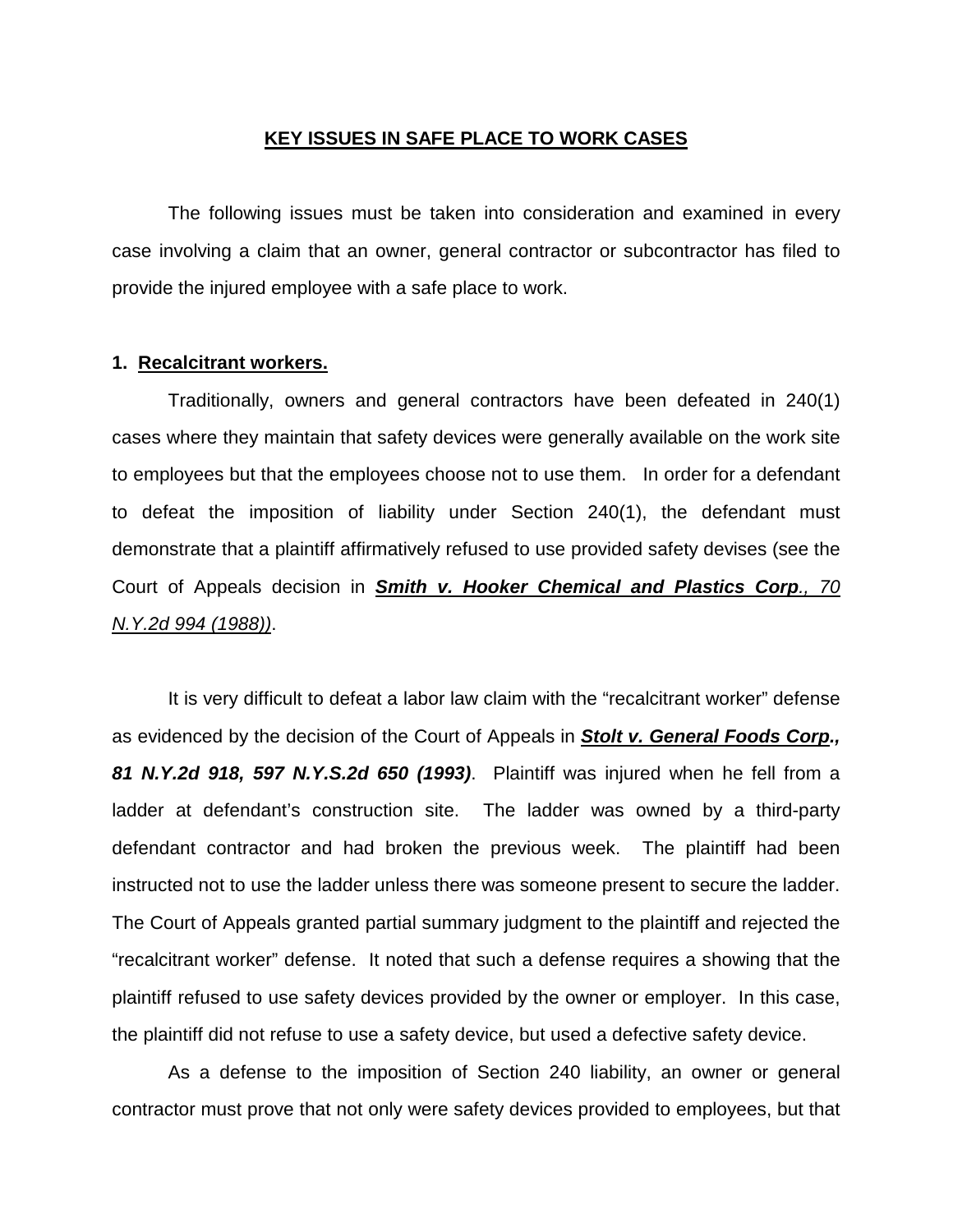management made it mandatory for its workers to wear or utilize such devices. It must be determined what specific steps the owner or general contractor took to insure worker safety.

# **2. Is plaintiff within the class of workers intended to benefit from the statute?**

 There must be a relationship between the construction project and the work the plaintiff was performing at the time of his injury in order to determine whether or not the various provisions of the Labor Law will protect him.

## **3. Is defendant responsible for absolute liability under Section 240?**

 If the party for whom imposition of liability is sought is not the owner or general contractor, then in the absence of any contractual right or actual ability to supervise or control the construction work, as well as the safety on the project, there will be no imposition of liability.

# **4. Does the work site come within protection of the statute?**

 It must be remembered that Section 240 applies only to construction work at building sites. Section 241(6) applies only to construction work, but it can be performed at sites other than building sites. Section 200 applies to all workplaces covered by the Labor Law.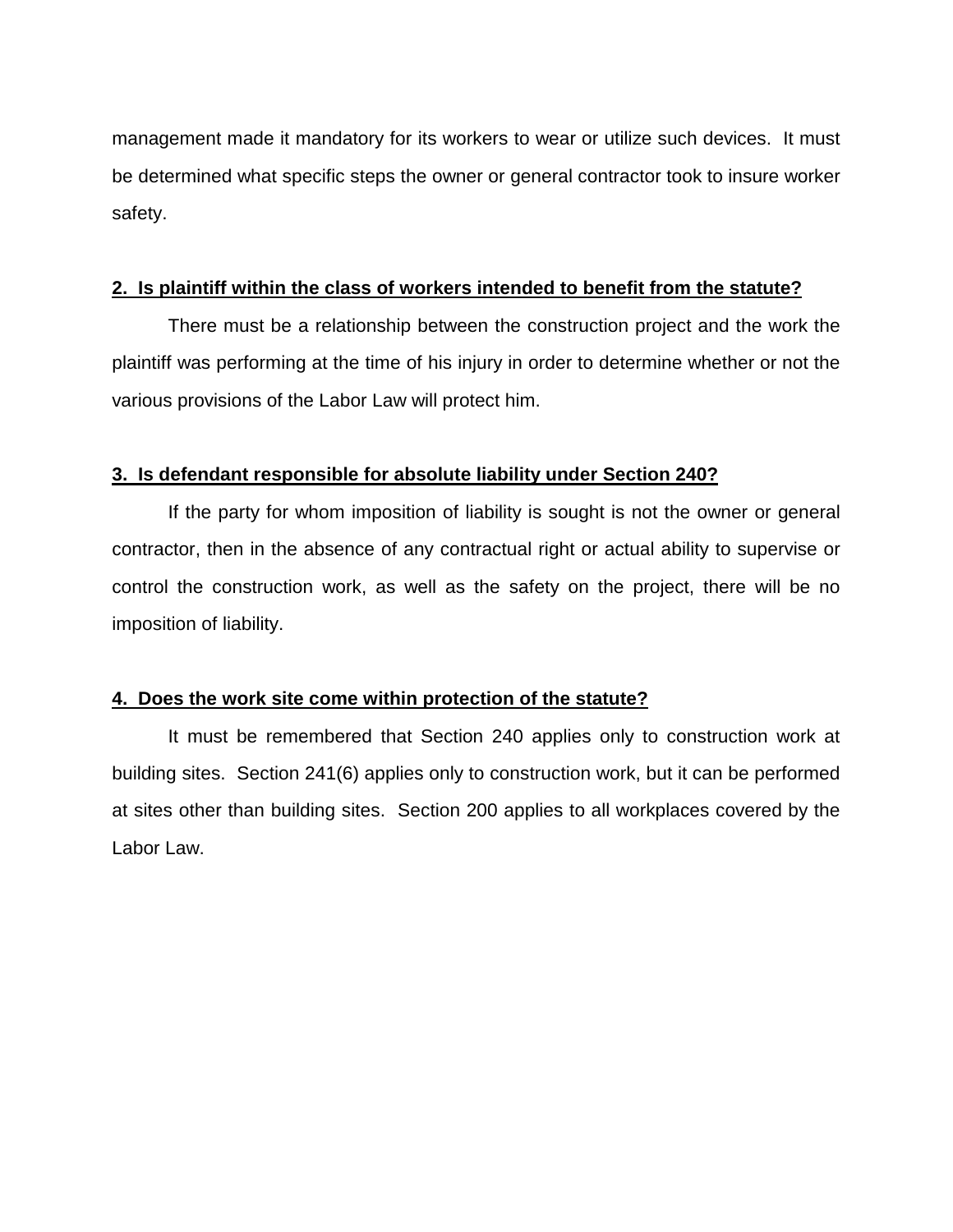## **5. Does any statutory liability apply?**

 In determining whether any statutory liability applies, you must also take into consideration whether or not there is an exception to the statutory liability. A subcontractor will be exempted from statutory liability if he can show that he did not have the ability to supervise or control the activity of the plaintiff employee and was not contractually obligated to do so. In addition, you must remember the one/two family exception under Section 240(1) and 241(6).

## **6. Was the safety violation was a proximate cause of the injury?**

 Case law in the Section 240 area makes it clear that not only must a plaintiff demonstrate that an accident occurred at a work site involving some differential in height, but that the failure to provide a safety device was a "proximate cause" of the accident.

#### **7. Can there be common law indemnification?**

 Although liability under Section 240 is absolute, it may be shifted pursuant to either common law and/or contractual indemnification. While it was previously possible to shift liability to the plaintiff employer pursuant to common law indemnity principles, the Omnibus Workers Compensation Act of 1996 has specifically prohibited such a claim.

 In reviewing indemnification agreements, it is important to remember General Obligations Law Section 5-322.1. This provision provides that an agreement in construction cases to indemnify and hold harmless the promisee against liability for personal injury to another caused by or resulting from negligence of the promisee is void. A promisee can have an agreement requiring